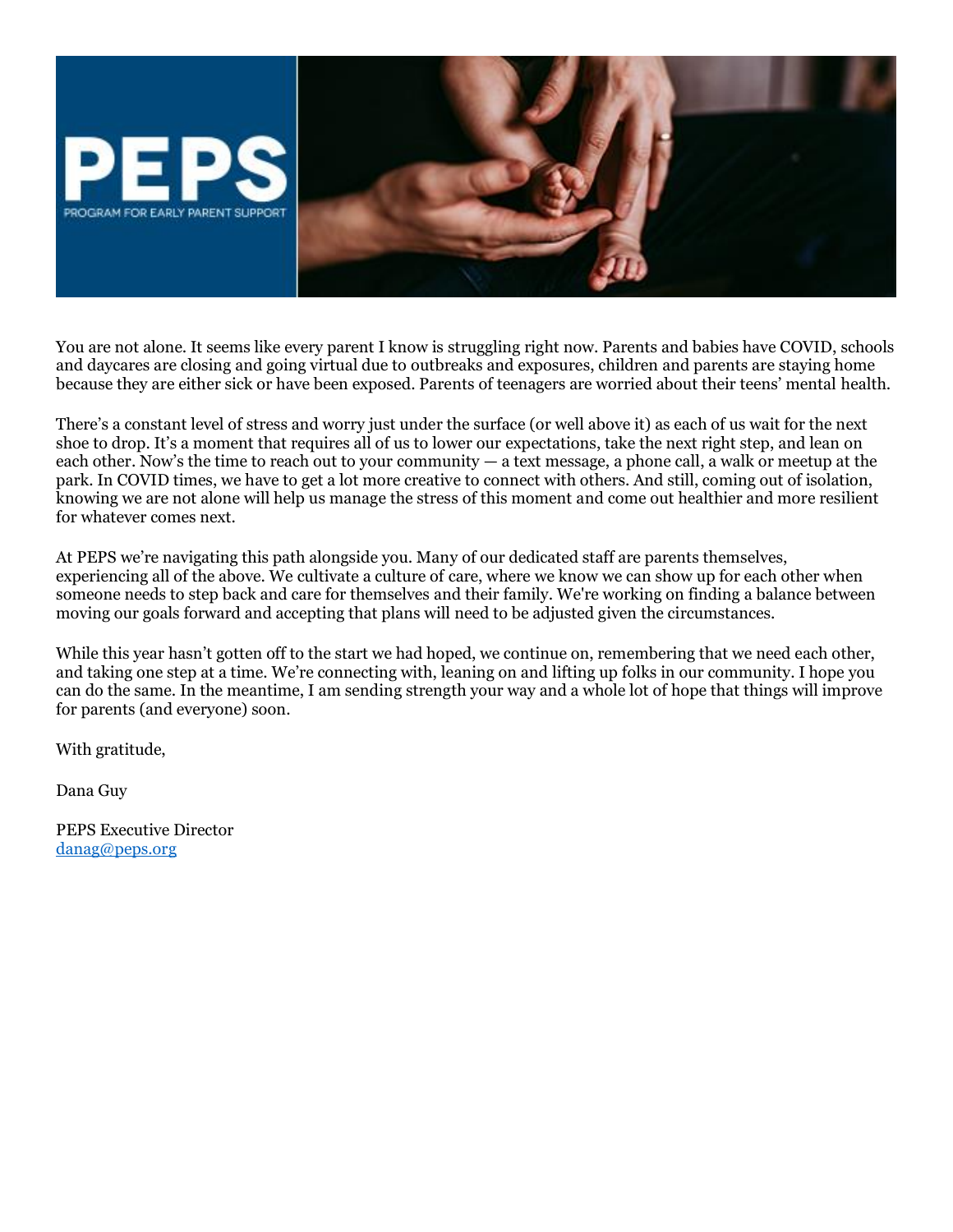# PEPS Updates

### Spots Available! Program for Parents of Adolescents & Teens (PAT)

PEPS is now offering a program for Parents of Adolescents and Teens (PAT) as one of our permanent program offerings! This virtual program is open to solo parents and caregivers, couples, and co-parents with children aged 10-19 years living in our [service region.](https://www.peps.org/programs/images/peps-neighborhood-map) Adult participants will attend without their child. Up to 10 families will participate in each group.

Each meeting will be led by a Group Leader with a background in adolescent development and psychology, trained in group facilitation. Groups will cover topics such as adolescent brain development, gender identity development, coping with stress, and more.

#### **[Register for PAT](https://www.peps.org/programs/parents-of-adolescents-and-teens)**

*Don't have an adolescent or teen right now? [Share this link](https://www.peps.org/programs/parents-of-adolescents-and-teens) to help spread the word to parents in your network who could use some support during a challenging phase of parenting.*

### We're Changing It Up!

Typically, at this time of the year, we'd invite you to our annual PEPS Benefit Event, our only fundraising event of the year. But given the overwhelm we all — and parents in particular — feel due to the ongoing pandemic, we have decided to keep it simple this year.

Instead of a virtual event, PEPS is hosting a [month-long Giving Campaign in March,](https://www.peps.org/give/PEPS-benefit-event) inviting our community to collectively raise \$100,000. That's it. You don't have to register for an event. You don't have to spend an hour on Zoom. You 'just' have to send your love and [make a donation](http://secure.givelively.org/donate/program-for-early-parent-support/2022-peps-community-benefit) in support of our expanding work. Bonus: your gift will have *double the impact* as all gifts will be matched during our Giving Campaign!

And then, throughout March, you will be receiving fun and engaging emails featuring:

- Special guest Nash Fung, a magician and local dad, who will sprinkle a little magic into your life
- PEPS Group participants sharing their inspiring stories
- Some surprises that we are currently working on!
- Opportunities to give

We hope we can count on you!

### Calling All Writers

Do you love PEPS and have a passion for supporting families? PEPS is always looking for writers to contribute to our Highs & Lows blog. Interested in learning more? [Reach out to us!](mailto:sarahb@peps.org)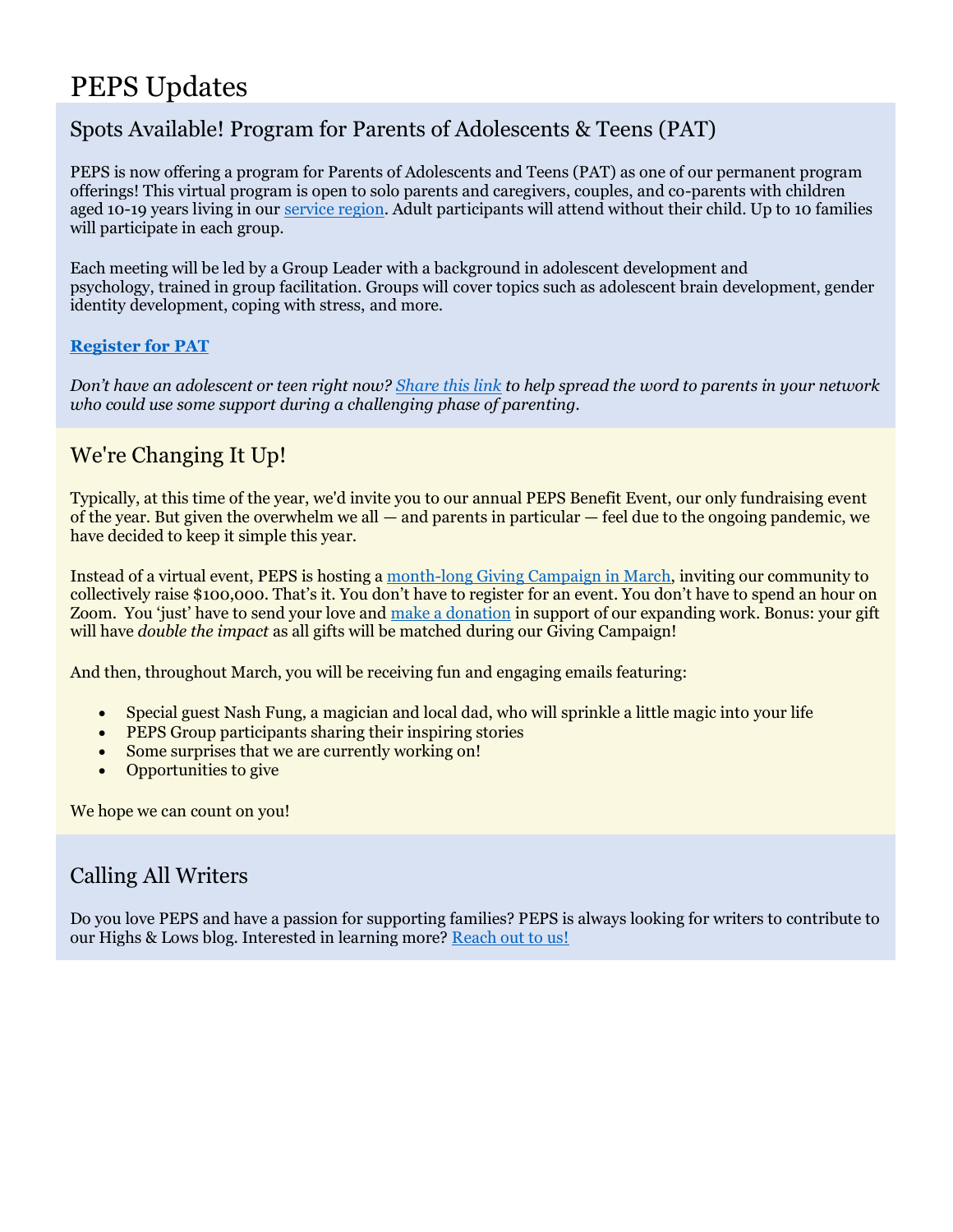## We're Hiring

## Impact & Evaluation Specialist

This person oversees, monitors, and evaluates data throughout the organization and makes strategic and programmatic recommendations to ensure the quality of PEPS programming. This position works with all teams to collect and analyze Fundraising, Operations, and Program data and ensure sound data collection standards and analysis throughout the organization. The Impact and Evaluation Specialist operates with an equity lens and leads work across the organization towards a shared goal of improving the experience of those connected with PEPS. Application deadline is Friday, Feb. 18th. [Read the full job description.](https://elink.clickdimensions.com/c/7/eyJhaSI6ODA0NzU5ODIsImUiOiJzd2FybmltYWRhQHBlcHMub3JnIiwicmkiOiJjb250YWN0LTE1MDQ3ZDE0NzExNGU5MTFhOTVlMDAwZDNhMzY5Y2Q0LTNkODY4MDEwOWVjZDRkMjNiNDVkYzk3MjhhZGFlOTFiIiwicnEiOiIwMi1iMjIwNDEtNWI2MWI3OWUxMGNjNGQ1NzkzNDA2ODg1Nzg5NzU0MjYiLCJwaCI6bnVsbCwibSI6ZmFsc2UsInVpIjoiMjYiLCJ1biI6IiIsInUiOiJodHRwczovL3d3dy5wZXBzLm9yZy9hYm91dC9qb2JzL2ltcGFjdC1ldmFsdWF0aW9uLXNwZWNpYWxpc3Q_X2NsZGVlPWMzZGhjbTVwYldGa1lVQndaWEJ6TG05eVp3JTNkJTNkJnJlY2lwaWVudGlkPWNvbnRhY3QtMTUwNDdkMTQ3MTE0ZTkxMWE5NWUwMDBkM2EzNjljZDQtM2Q4NjgwMTA5ZWNkNGQyM2I0NWRjOTcyOGFkYWU5MWImZXNpZD1mY2VhM2IxZS0yNjg1LWVjMTEtOGQyMS0wMDIyNDgwYjI1NDcifQ/lae3ZjiX8SmC7gGiLOrCCg)

### Operations Coordinator

This is a cross-functional position that plays a critical role in supporting the day-to-day operations of PEPS. They serve as a first point of contact for the PEPS offices and provide administrative, fundraising, and program support to keep the organization running smoothly. The Operations Coordinator identifies ways to improve systems and processes, is detail-oriented and excels at communication, both written and verbal, and customer service. [Read the full job description.](https://elink.clickdimensions.com/c/7/eyJhaSI6ODA0NzU5ODIsImUiOiJzd2FybmltYWRhQHBlcHMub3JnIiwicmkiOiJjb250YWN0LTE1MDQ3ZDE0NzExNGU5MTFhOTVlMDAwZDNhMzY5Y2Q0LTNkODY4MDEwOWVjZDRkMjNiNDVkYzk3MjhhZGFlOTFiIiwicnEiOiIwMi1iMjIwNDEtNWI2MWI3OWUxMGNjNGQ1NzkzNDA2ODg1Nzg5NzU0MjYiLCJwaCI6bnVsbCwibSI6ZmFsc2UsInVpIjoiMjciLCJ1biI6IiIsInUiOiJodHRwczovL3d3dy5wZXBzLm9yZy9hYm91dC9qb2JzL29wZXJhdGlvbnMtY29vcmRpbmF0b3ItMjAyMj9fY2xkZWU9YzNkaGNtNXBiV0ZrWVVCd1pYQnpMbTl5WnclM2QlM2QmcmVjaXBpZW50aWQ9Y29udGFjdC0xNTA0N2QxNDcxMTRlOTExYTk1ZTAwMGQzYTM2OWNkNC0zZDg2ODAxMDllY2Q0ZDIzYjQ1ZGM5NzI4YWRhZTkxYiZlc2lkPWZjZWEzYjFlLTI2ODUtZWMxMS04ZDIxLTAwMjI0ODBiMjU0NyJ9/vE4mRVN5QsZlTrA6SdjY2A)

*Not job searching right now? Help us spread the word about these opportunities by sharing with your network!*

#### Advocacy at PEPS – Priorities and Updates

The Washington State Legislative Session began on January 10, 2022 and PEPS is proud to be supporting three issues that impact families:

- 1. Approve a diaper subsidy for families receiving cash assistance. HB  $1947$  and SB  $5838$  had public hearings a couple weeks ago and have enthusiastic support from a broad group of stakeholders including our friends at WestSide Baby, the Washington Chapter of the American Academy of Pediatrics, the Washington State Coalition Against Domestic Violence, and many more.
- 2. Fund the Perinatal Support Washington Warm Line to help increase access to parental mental health resources. We'll be kicking up our advocacy efforts in the coming weeks to support funding for the Warm Line in the state's budget.
- 3. Simplifying Washington State's Paid Family & Medical Leave (PFML) Program. A bill to propose changes to the PFML program ( $SB$  5649) was drastically cut back due to cost. It no longer includes a change that would allow families to apply for PFML before their baby is born. Unfortunately, this is what new families need most! PEPS will continue to work with our partners to seek a solution this year or in the future.

[Learn more about our advocacy work](https://www.peps.org/about/advocacy) and join us on [Facebook](https://www.facebook.com/ProgramForEarlyParentSupport) and [Instagram](https://www.instagram.com/programforearlyparentsupport/) to hear more on the actions we can take as a community. As always, we welcome your comments and questions at [peps@peps.org.](mailto:peps@peps.org?subject=Advocacy%20work)

#### PEPS 2021 Impact Report

We've been growing our impact, one PEPS Group at a time. Learn more about how PEPS supported families in 2021 by reading our latest [Impact Report.](https://www.peps.org/about/impact/annual-reports/2021-impact-report) THANK YOU to our giving community for investing in our work!

#### Top Stories of 2021

Check out the  $5$  most popular articles published on our Highs and Lows Blog in 2021!